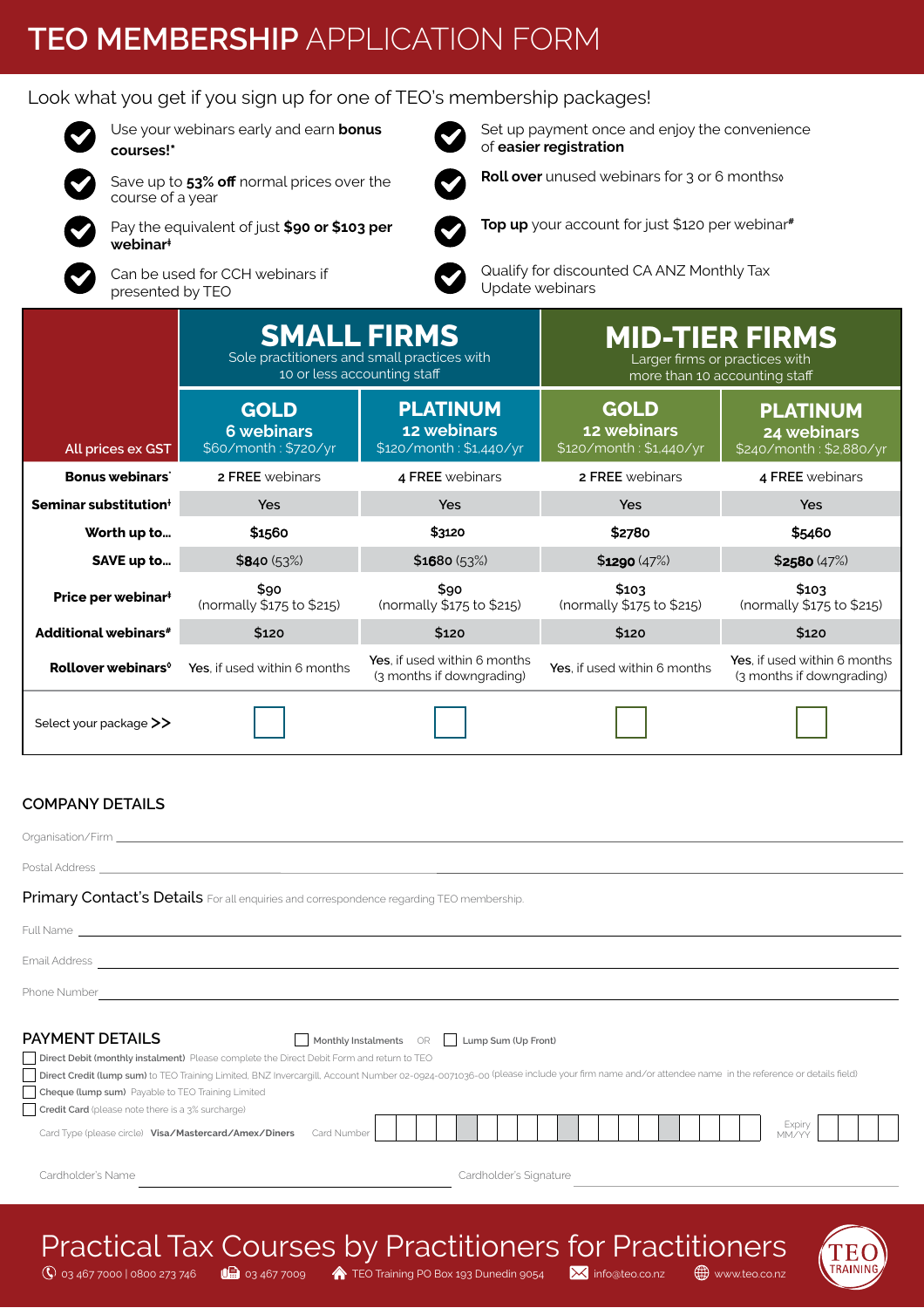# **TEO MEMBERSHIP** TERMS & CONDITIONS

'Webinar' means a single connection to a webinar and includes webinars up to 1.5 hours in length; 'seminar' means a separate attendance or 'seat' at a face-to-face seminar; 'course' means webinar, seminar or webcast.

# **Application**

Memberships are limited to one per branch. For example, if the Auckland branch of a firm purchases the membership, only the Auckland staff may use it for course registrations. Memberships may not be used concurrently - a firm or branch may only purchase one membership per year. All memberships are non-refundable.

# **Course Registration**

If you would like to register for courses using your membership, please contact us and we will process your order.

### **Other Promotions Do Not Apply**

Other promotional offers are not to be used in conjunction with a TEO Membership.

### **Substitutions, Transfers and Cancellations**

If you have registered for a face-to-face seminar with your membership and cannot attend, we can substitute attendees or transfer them to other venues for the same course. For cancellations, a credit to your account will be applied if TEO receives notice **prior** to the day the course commences.

# **Payment Options**

Payment can be made via monthly payment over the term of the membership, or can be paid in one lump sum. Monthly payments can be made via direct debit or recurring credit card transaction. Lump sum payments can be paid by credit card, direct credit/bank deposit or cheque.

## **Direct Debit (Monthly Instalments)**

To pay by direct debit, please complete both pages of our TEO Direct Debit Form (see pages 3-4) and return to us along with the completed Application Form. For direct debits, we need to give you at least 10 working days notice of payments commencing, so if you sign up for a membership plan less than 10 working days prior to the 20th of the month, your payments will commence the following month. There are additional terms and conditions associated with direct debits - please review them on page 2 of the Direct Debit Authority Form. We may charge interest on overdue amounts at the rate of

5% over the current 90 day bank bill rate. If your account remains unpaid and there is no satisfactory explanation for non-payment, we may a) start proceedings to recover the amount owed, plus default interest and collection costs incurred; and/or b) freeze your account and cancel your registration on any upcoming courses.

### **Credit Card (Monthly Instalments or Lump Sum)**

For credit card transactions, a 3% surcharge is incurred. For monthly payments, an initial invoice for the total amount owing will be raised when your order is received. Payment is to be made in equal amounts over the subsequent 12 months. Payment is due by the 20th day of each month, commencing the month following the invoice date, unless agreed in writing prior.

### **Direct Credit and Cheque - Lump Sum**

Please see Application Form for details.

## **Membership Package Footnotes (see overleaf)**

#### **\*Bonus Webinars**

Bonus webinars are only available once all base webinars have been used and must be attended within the 12-month membership period.

#### **†Seminar Substitution**

Two base or bonus webinars may be substituted with a single, three-hour face-to-face seminar or webcast if that seminar or webcast is attended before plan expiry.

#### **‡Price per Webinar**

Price per webinar calculation assumes base plus bonus webinars redeemed within the 12-month membership period.

#### **#Additional Webinars**

Purchase price for additional webinars applies once all base plus bonus courses have been redeemed within the 12-month membership period. It is only valid for live events purchased and attended, or on-demand recordings purchased, within the 12-month membership period.

#### *<u>ORollover Webinars</u>*

If you don't use all your base webinars within the 12-month membership period, the leftover webinars will be honoured for 6 months from expiry if you renew your current membership plan or upgrade to a higher level, or 3 months from expiry if you downgrade to a lower membership level. Note: Small firms may not upgrade to a Mid-Tier package, nor vice versa.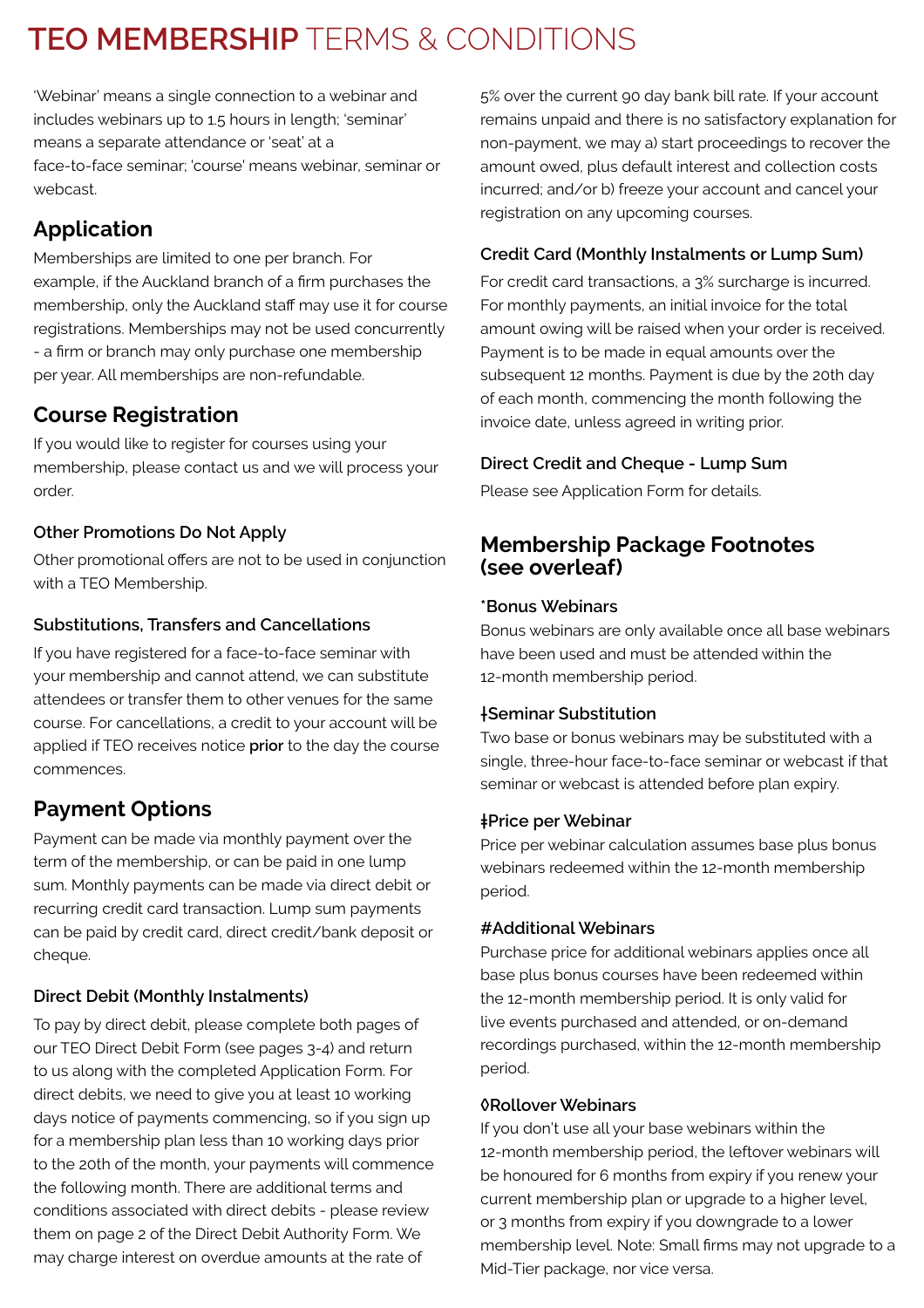# **TEO DIRECT DEBIT AUTHORITY**

| Name of account to be debited:                           | <b>AUTHORITY</b><br><b>TO ACCEPT</b><br><b>DIRECT DEBITS</b><br>(Not to operate as |
|----------------------------------------------------------|------------------------------------------------------------------------------------|
| Account details:                                         | an assignment or an<br>agreement)                                                  |
| Suffix<br><b>Bank</b><br>Branch number<br>Account number |                                                                                    |

#### To the Manager: please print full postal address clearly

| <b>Bank</b>   |  | <b>AUTHORISATION CODE</b> |        |  |  |  |  |   |  |
|---------------|--|---------------------------|--------|--|--|--|--|---|--|
| <b>Branch</b> |  |                           | ⌒<br>_ |  |  |  |  | G |  |
| Address       |  |                           |        |  |  |  |  |   |  |
|               |  | Date:                     |        |  |  |  |  |   |  |

I/We authorise you until further notice in writing to debit my/our account with you with all amounts which

#### **TEO Training Limited**

(hereinafter referred to as the Initiator)

the registered initiator of the above Authorisation Code, may initiate by Direct Debit.

I/We acknowledge and accept that the Bank accepts this authority only upon the conditions listed on this form.

#### Information to appear in my/our bank statement:

| Payer Particulars | Payer Code              | Payer Reference |
|-------------------|-------------------------|-----------------|
|                   |                         |                 |
|                   | Name of Account         |                 |
|                   | Authorised Signature(s) |                 |

| Approved         | For Bank Use Only                                                       |                   |                 |                |                             |  |
|------------------|-------------------------------------------------------------------------|-------------------|-----------------|----------------|-----------------------------|--|
|                  |                                                                         | Date<br>Received: | Recorded<br>By: | Checked<br>By: | <b>BANK</b><br><b>STAMP</b> |  |
| 2384<br>12<br>12 | Original - Retain at Branch<br>Copy - Forward to Initiator if requested |                   |                 |                |                             |  |



 $\overline{\mathbb{Q}}$  03 467 7000 | 0800 273 746  $\overline{\mathbb{G}}$  03 467 7009  $\overline{\mathbb{A}}$  TEO Training PO Box 193 Dunedin 9054  $\overline{\mathbb{M}}$  info@teo.co.nz  $\overline{\mathbb{B}}$  www.teo.co.nz

Practical Tax Courses by Practitioners for Practitioners